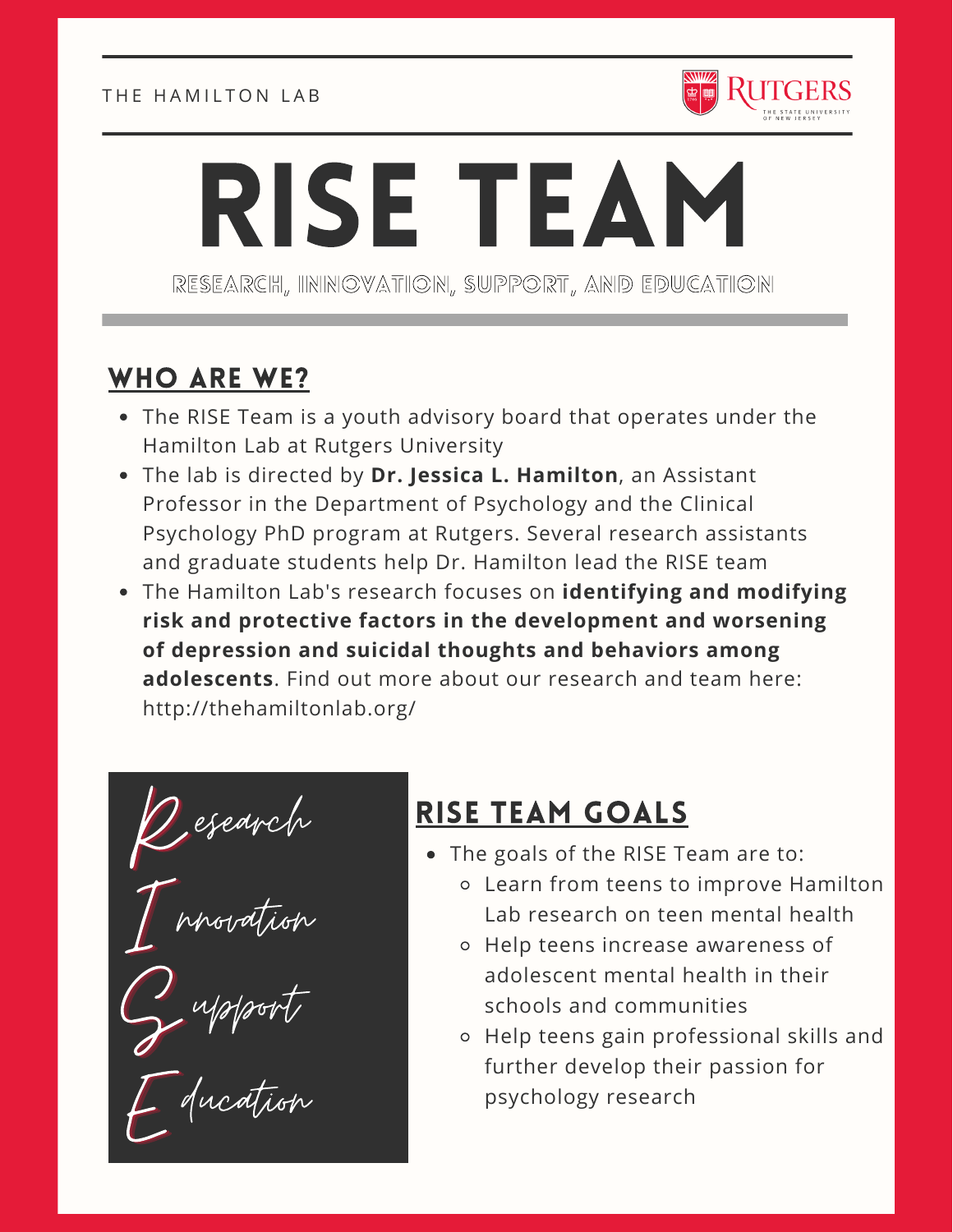## WHAT DOES THE RISE TEAM DO?

• The RISE Team works directly with researchers and students in the Hamilton Lab to both inform the research we do and help improve mental health awareness in their schools and community

#### ACTIVITIES INCLUDE:

- Learning about & discussion of mental health topics
- Reviewing & providing feedback on ideas, resources, and materials related to our research (e.g., recruitment ads, study measures, mental health resources)
- Participation in seminars related to mental health and professional development (e.g., how to write a CV)

## WHAT WILL TEENS TAKE AWAY?

- Teens will learn about research and the scientific process
- Expand knowledge of mental health
- Further professional development and/or career skills
- Lifelong connections with other RISE members and our lab
	- This opportunity would allow members to build professional relationships with Rutgers faculty and students, as well as other high school students around New Jersey

## WHAT IS THE TIME COMMITMENT & RESPONSIBILITIES?



- Students should expect about 1-2 hours per week of RISE Team activities
- Every month (September through June), we will have one team meeting on Zoom to discuss RISE Team activities
- Regularly check and communicate using Slack
	- It is crucial for members to attend Zoom meetings and comfortably communicate on Slack to stay connected with our RISE Team initiatives
- In the future, we hope to invite RISE members to join us for a day in the Hamilton Lab!